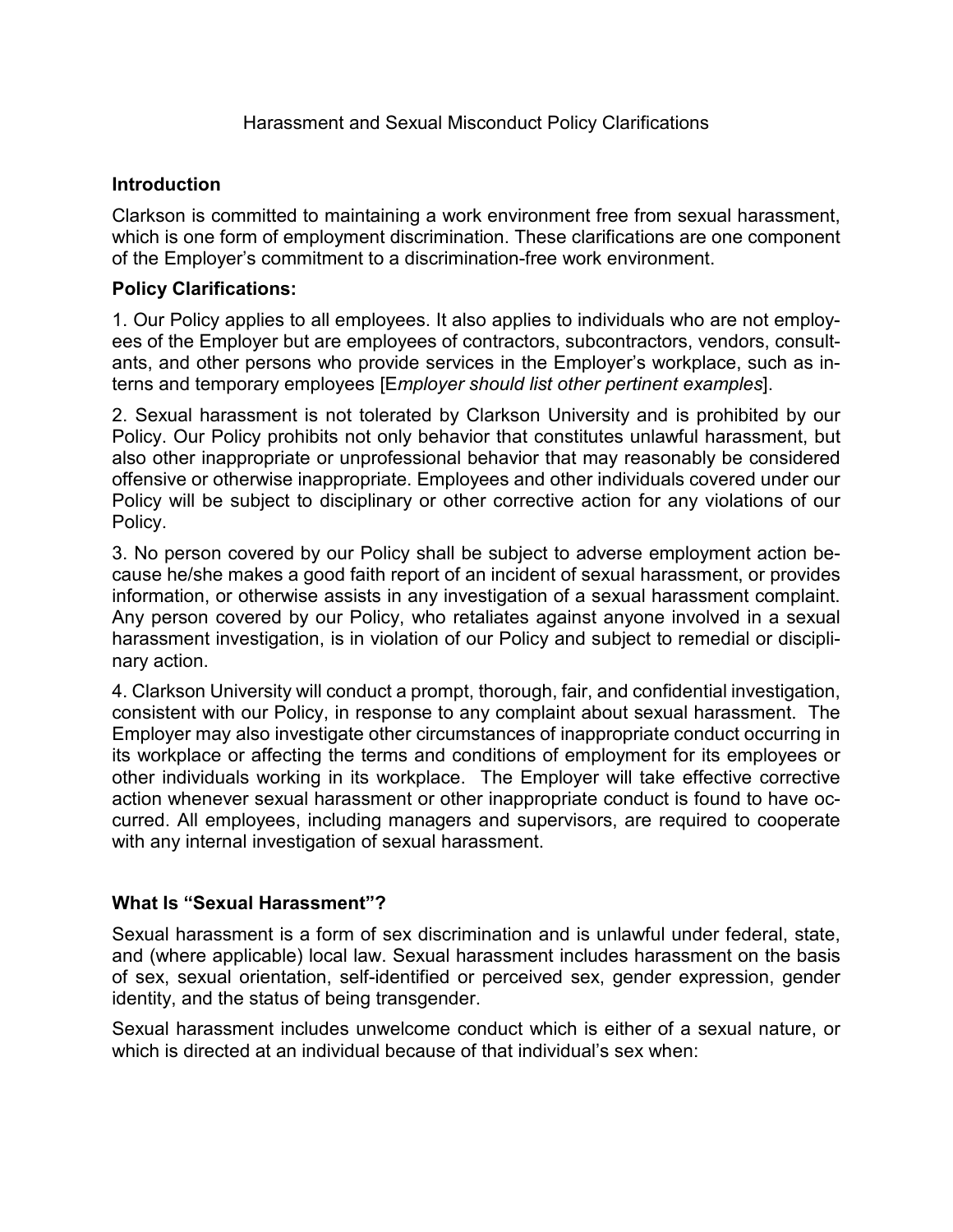- $\Box$  Such conduct has the purpose or effect of unreasonably interfering with an individual's work performance or creating a hostile work environment, even if the complaining individual is not the intended target of the sexual harassment;
- $\Box$  Such conduct is made either explicitly or implicitly a term or condition of employment; or
- $\Box$  Submission to or rejection of such conduct is used as the basis for employment decisions affecting an individual's employment.

A sexually harassing hostile work environment can consist of threats, derogatory comments, signs, jokes, pranks, intimidation, physical contact, violence, or other conduct which is of a sexual nature, or which is directed at an individual because of that individual's sex, where the conduct is so severe and pervasive as to alter the terms of employment for the individual subject to the harassment.

Sexual harassment also occurs when a person in authority tries to trade job benefits for sexual favors. This can include hiring, promotion, continued employment or any other terms, conditions or privileges of employment. This is also called "quid pro quo" harassment.

Examples of sexual harassment

The following is a list of some of the types of acts that may constitute sexual harassment:

- □ Physical acts of a sexual nature, such as:
	- Touching, pinching, patting, kissing, hugging, grabbing, brushing against another employee's body or poking another employees' body;
	- Rape, sexual battery, molestation or attempts to commit these assaults.
- □ Unwanted sexual advances or propositions.
- □ Sexually-oriented gestures, noises, remarks, jokes, or comments about a person's sexuality or sexual experience.
- □ Written conduct such as authoring threatening, derogatory or offensive letters, emails, text messages, or social media posts.
- $\Box$  Sexual or discriminatory displays or publications anywhere in the workplace, such as:
	- Displaying pictures, posters, calendars, graffiti, objects, promotional material, reading materials or other materials that are sexually demeaning or pornographic. This includes sexual displays on workplace computers or cell phones in the workplace.
- □ Sex stereotyping occurs when conduct or personality traits are considered inappropriate simply because they may not conform to other people's ideas or perceptions about how individuals of a particular sex should act or look.
- $\Box$  Hostile actions taken against an individual because of that individual's sex, sexual orientation, gender identity, or the status of being transgender.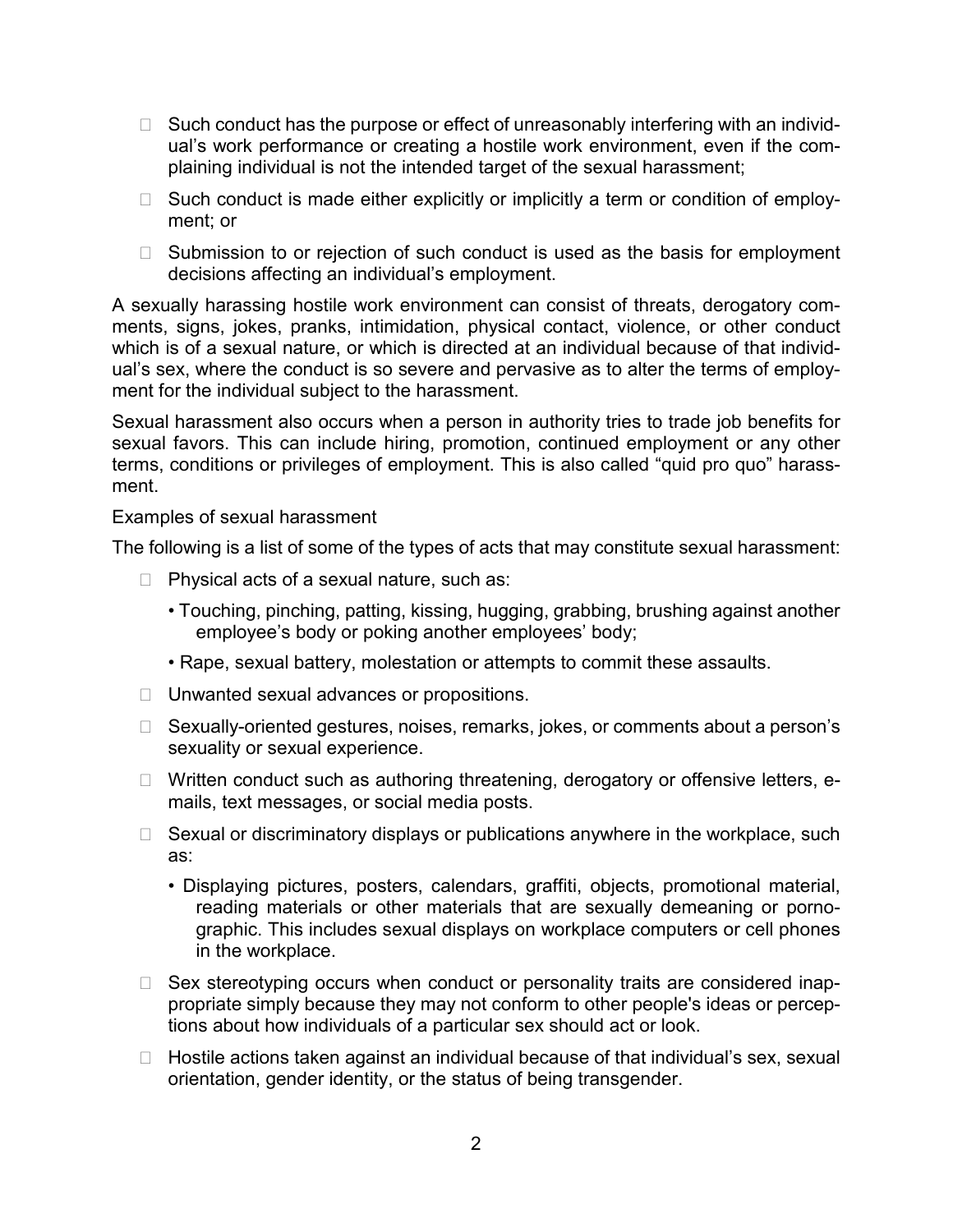### **Who can be a target of sexual harassment?**

Sexual harassment can occur between any individuals, regardless of their sex or gender. Harassers can be a superior, a subordinate, a coworker or anyone else in the workplace, including an independent contractor, contract worker, vendor, client, customer, or visitor.

### **Where can sexual harassment occur?**

Unlawful sexual harassment is not limited to the physical workplace itself. It can occur while employees are traveling for business, at employer-sponsored events, or other occasions outside work. Calls, texts, emails, and social media usage by employees containing inappropriate messages, language, or graphics may also constitute or contribute to unlawful workplace harassment, even if they occur away from the workplace, on personal devices, or during non-work hours.

### **What is "Retaliation"?**

Retaliation includes any conduct, whether or not in the workplace or employment-related, which might deter a reasonable person from making or supporting a charge of discrimination or harassment and is directed at someone who engages in protected activity. Protected activity includes opposing a discriminatory practice, making a good faith report of a suspected violation of our policy, filing a harassment complaint, participating in an investigation or proceeding of such a report or complaint, or encouraging a fellow employee to make a report.

## **Reporting Sexual Harassment**

**Preventing sexual harassment is everyone's responsibility.** Clarkson University cannot prevent or remedy sexual harassment unless it knows about it. Any employee or other person covered by our policy, who has been subjected to behavior that may constitute sexual harassment is encouraged to report such behavior to the Title IX Coordinator or deputy Coordinator in Human Resources. Anyone who witnesses or becomes aware of potential instances of sexual harassment should report such behavior to Title IX Coordinator or Deputy Coordinator in Human Resources. If an employee believes the supervisor or manager is not taking appropriate action, the employee should report this inaction to the Title IX Coordinator or Deputy Coordinator in Human Resources. If an employee believes that their supervisor or manager violated our policy, then the employee should report the matter to a higher-level manager, or to Title IX Coordinator or Deputy Coordinator in Human Resources.

Reports of sexual harassment may be made verbally[315-268-4208 or 315-268-7608] or in writing. A form for submission of a written complaint is attached to our policy, and all employees are encouraged to use this complaint form, but using the form is not required. Employees who report sexual harassment on behalf of another person should state clearly that the complaint is made on another person's behalf.

The availability of this reporting procedure does not preclude individuals who believe they are being harassed from promptly advising the offender that their behavior is unwelcome and requesting that it be discontinued.

### **Supervisory Responsibilities**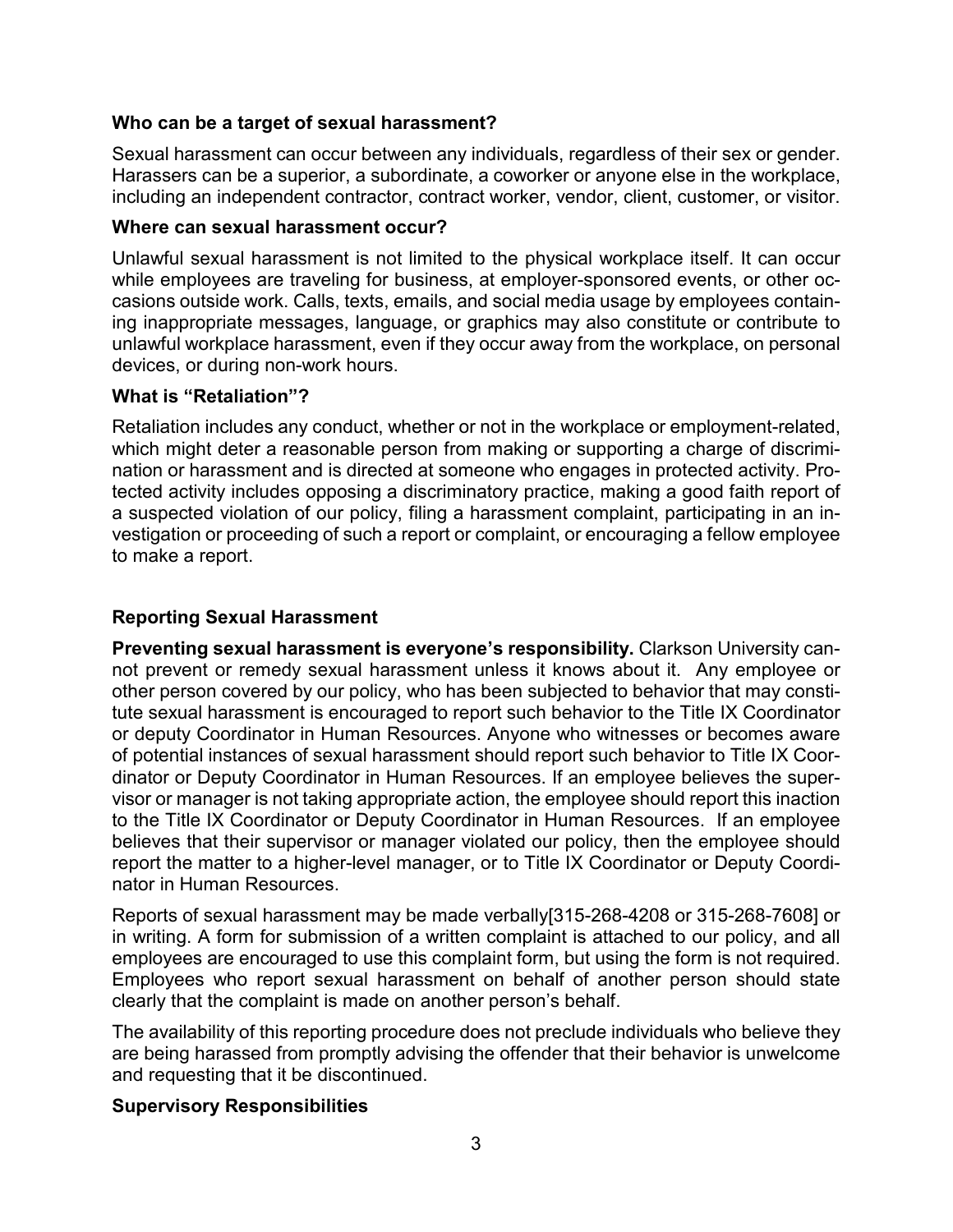Any supervisor or manager who receives a complaint or information about suspected sexual harassment, or observes conduct that may be sexually harassing behavior **is required to report such suspected sexual harassment to Title IX Coordinator or Deputy Coordinator in Human Resources.**

In addition to being subject to discipline if they engaged in sexually harassing conduct or retaliation themselves, supervisors and managers will be subject to discipline for failing to report suspected sexual harassment or otherwise knowingly allowing sexual harassment to continue.

### **Investigation of Sexual Harassment**

All reports, complaints or other information about suspected sexual harassment will be investigated, whether that information was reported in verbal or written form. Investigations will be conducted in a timely and thorough manner commensurate with the nature of the complaint, and will be confidential to the extent possible.

In conducting a fair and impartial investigation, the Employer's procedures will include these "due process" protections: the Employer will provide appropriate notice of the allegations to anyone who is the subject of a harassment complaint and an opportunity to provide a response to the allegations. Complainants and witnesses will be provided with an appropriate opportunity to present relevant information including documents relevant to the investigation. The Employer may adapt and modify the investigatory procedure, in its discretion, based on the nature of the complaint and the conduct at issue.

All employees and other individuals covered under our policy are required to cooperate, as needed, in an investigation of suspected sexual harassment. Employees and other individuals who participate in any investigation are protected from retaliation.

All persons involved in the reporting and investigation of harassment are obligated to keep the information pertaining to the investigation confidential to the maximum extent possible, to protect the privacy of those involved in the investigation and to allow the Employer to conduct an objective and fair investigation.

If the Employer determines that our policy has been violated, it will take effective remedial action commensurate with the circumstances. Any employee who has been found by the Employer to have harassed another employee will be subject to corrective action, up to and including discharge where appropriate. If it is concluded that a non-employee has subjected an employee or other person protected by our policy to conduct in violation of our policy, prompt and effective action will be taken to stop the harassment and deter any future harassment.

The Employer will notify the individual who was subject to the reported conduct and the person who filed the complaint, if different, of the conclusion of its investigation, and will follow up with that individual as appropriate under the circumstances.

### **Legal Protections and External Remedies**